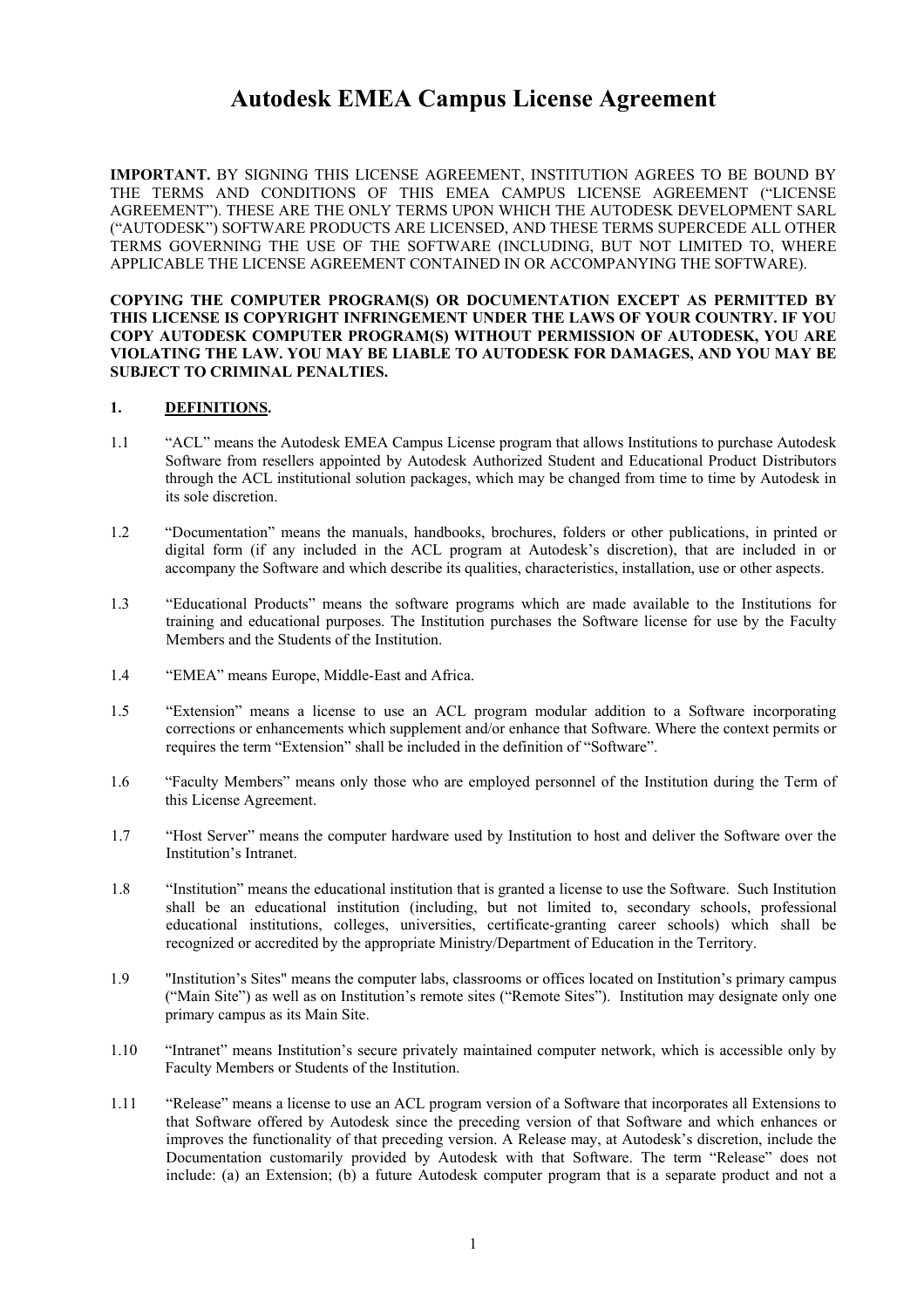subsequent version of a Software; or (c) the current version or any previous versions of the Software (unless the context specifically requires otherwise). Where the context permits or requires "Release shall be included in the definition of "Software".

- 1.12 "Self-Hosting Services" means Host Servers owned, leased or licensed by Institution that serve up web pages on which the Software is made available to permitted Users over Institution's secure privately maintained computer network, or Intranet, which network is accessible only by Faculty Members and Students of the Institution.
- 1.13 "Self-Hosting System" means the Host Server and any operating system, database software, application software or Software used by Institution in providing the Self-hosting Services.
- 1.14 "Software" means the compilation of the latest versions of Autodesk Educational Products, limited to the types made available under the ACL program in the applicable Territory, licensed to the Institutions.
- 1.15 "Student of the Institution" shall mean a person enrolled in a course of an Institution concerning the design, technology or engineering disciplines.
- 1.16 "Subscription" means the entitlement to receive Extensions and Releases, if any, made available by Autodesk under the ACL program during the term of this License Agreement.
- 1.17 "Territory" means the country where the Institution is established.
- 1.18 "User" means a Student of the Institution or a Faculty Member, end-user of the Software, that is using the Software for learning, educational or training purposes only, and not for commercial use, transfer or resale, pursuant to this License Agreement and the User's License Agreement attached hereto as Exhibit 1.
- 1.19 "User License Agreement" means the terms and conditions that govern the use of the Software by the Users.

#### **2. AUTODESK EMEA CAMPUS LICENSE.**

#### **UNLESS OTHERWISE SET FORTH IN THIS LICENSE AGREEMENT, THE TERMS AND CONDITIONS SET FORTH IN THIS LICENSE AGREEMENT APPLY TO ALL SOFTWARE LICENSES PURCHASED AS PART OF THE ACL PROGRAM.**

- 2.1 **License grant.** Autodesk grants to Institution a non-exclusive, non-transferable license to reproduce, store on its Host Server, display, use and distribute the Software in accordance with the Documentation and the terms of this License Agreement, during the term of this License Agreement, for access solely by Users. Reproduction and use of the Software by Institution shall at all times be strictly in accordance with the terms of this License Agreement, including all limitations and restrictions on use described herein. The Software shall be made available to Institution for use mainly at Institution Sites on computers owned or under control of the Institution, or that Institution has leased or provided to Users. However, Institution may allow Users to copy, install and use the Software on their personal computer provided they agree to enter into the User License Agreement attached hereto as Exhibit 1. This Software is licensed as an educational version and may be used solely for the purpose of education and/or instruction and not for commercial, professional or other for-profit purposes.
- 2.2 **Reproduction.** Institution may reproduce copies of the Software and Documentation solely in accordance with the following terms and conditions:
	- 2.2.1 Institution may install and operate the Software (i) only on that number of computers that is equivalent to the number of licenses and the number of concurrent Users for which Institution has paid the appropriate license fees. The number of concurrent Users shall be no more than such number of licenses [for example, if the Institution purchases five (5) licenses to use the Software, then this License Agreement permits Institution to install the Software on five (5) individual computers (computers owned or under control of the Institution, Students of the Institution or Faculty Members personal computers) and allows for the use of the Software by no more than five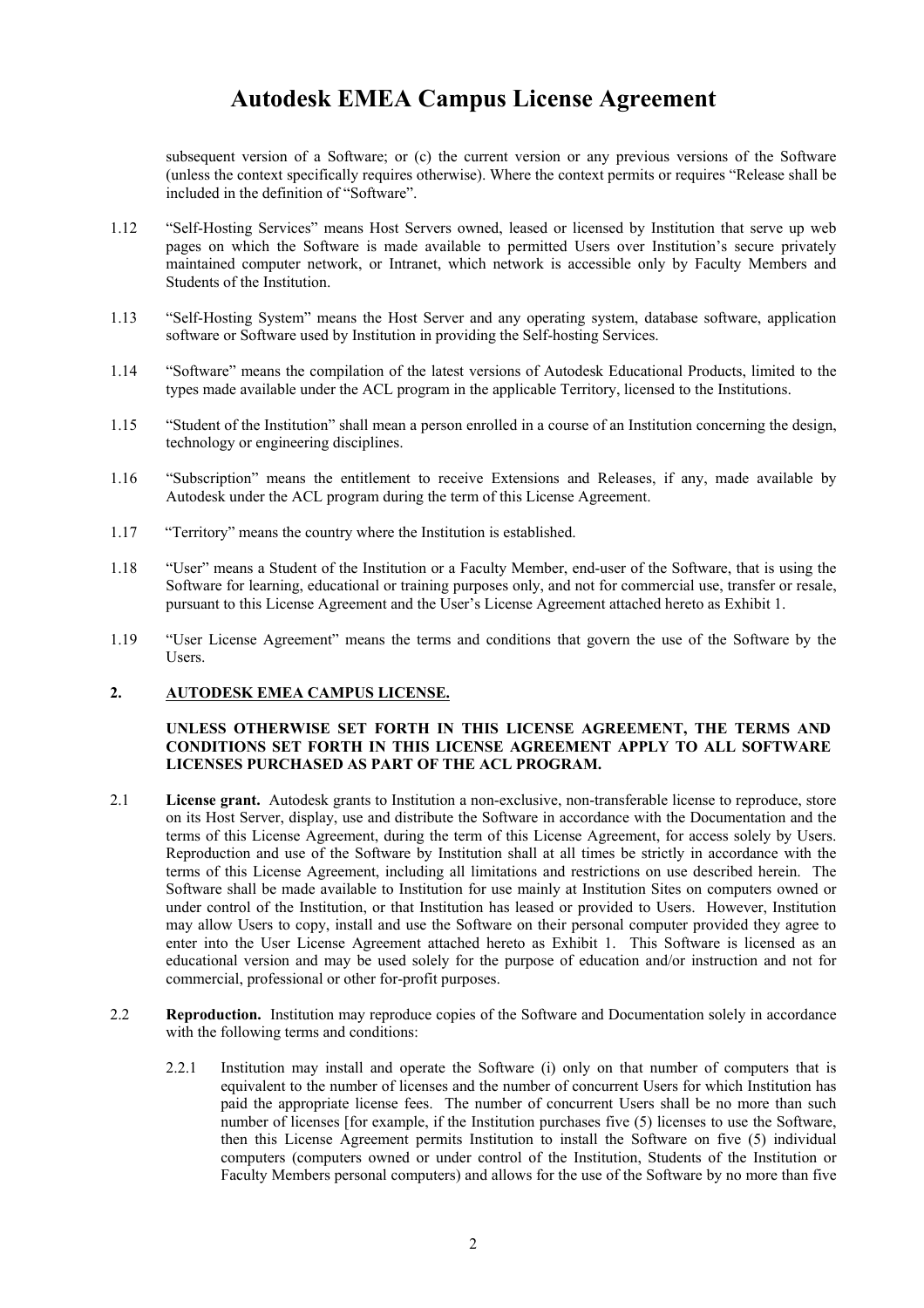(5) Users at any one time]; or (ii) if the Software is a network version, then Institution may use the Software over its Intranet and may install and operate the Software on either a single server computer or a distributed or multiple server located on one or more of the Institution's Sites that may be accessed by other computers, or on an individual computer located on one of the Institution's Sites as a multiple-user installation, with, in both cases, the maximum number of concurrent Users being equal to the total number of licenses purchased; or (iii) in a manner that allows for use on both individual computers and over an internal local area network as set forth in 2.2.1(i) and 2.2.1(ii) above, provided, however, that the total number of concurrent Users shall not exceed the total number of licenses purchased. Without prejudice to the foregoing, in the event Institution installs and operates the Software so that the number of concurrent Users exceeds the number of licenses purchased by the Institution, Autodesk reserves the right to charge Institution for those excess licenses used by such excess concurrent Users.

- 2.2.2 If Institution is deploying a network version of the Software as set forth above, such use is subject to the following conditions: **(i)** use of the Software must be controlled by a license management system approved by Autodesk and must meet any security requirements required by Autodesk; **(ii)** concurrent use may not exceed fully paid licenses; **(iii)** use is limited to those Users permitted pursuant to the terms and conditions of this License Agreement; **(iv)** network use shall be deployed in the following manner: Institution shall have the right to reproduce, store on the Host Servers, display, use, and serve up to permitted Users the object code version of the Software only for the purpose of providing the Self-Hosting Services to permitted Users and which such services shall be accessed from computers owned or controlled by Institution or by Students of the Institution and Faculty Members' personal computers; **(v)** Institution is solely responsible for the Self-Hosting System to provide the Self-Hosting Services; **(vi)** Institution shall provide Users with Intranet access to the Self-Hosting Services, including the Software, through a combination of protected usernames and password(s); **(vii)** Institution may instruct Users to download certain object code but only if such downloading is necessary to enable the self-hosted Software to run on an Institution computer (owned or under the control of the Institution) being used by Users at Institution's Sites, or on a personal computer used by Users as described in Section 2.2.3. below; **(viii)** Institution shall upgrade its security measures as necessary to ensure that at all times it has the most current security protection; and **(ix)** Institution shall be solely and exclusively responsible for the care, upkeep, maintenance, and safeguarding of the Host Servers and all associated costs.
- 2.2.3 **Use of the Software on Users' personal computers.** Institution may allow Users to access the Software by connecting to the Institution's Host Server and Self-Hosting Services and run the Software on their own personal computer, provided Users agree to enter into the User License Agreement attached hereto as Exhibit 1. Institution shall ensure that Users sign the User License Agreement and shall not make available the Software and Documentation to Users prior to their signing and returning to Institution such User License Agreement. Upon departure, for any reason, of a User from the Institution, Institution shall disconnect Intranet access to the Host-Server and/or Self-Hosting Services and request the departing User to delete and remove all copies of the Software from its personal computer and certify such deletion to Institution. Institution shall be solely responsible to Autodesk in the event of breach of any of the terms of this License Agreement, including but not limited to breach by Users.
- 2.2.4 **Activation code.** Institution, as well as Users that have been authorized to use the Software and the Documentation on their personal computer (see section 2.2.3 above), shall obtain an activation code from Autodesk for each copy of the Software deployed under this License Agreement or the User License Agreement, to enable use of each such copy.
- 2.2.5 **Administrator.** Institution shall appoint an administrator who shall be solely responsible for making and administering copies of the Software and the Documentation, and obtaining the activation codes necessary to use the Software, from Autodesk. If the Software is a standalone version, each individual User shall be responsible for obtaining the activation code for the Software licensed and the administrator shall be responsible for recording and, upon Autodesk's request, providing to Autodesk, the User's identity and exact location for each copy of the Software installed by User on his personal computer.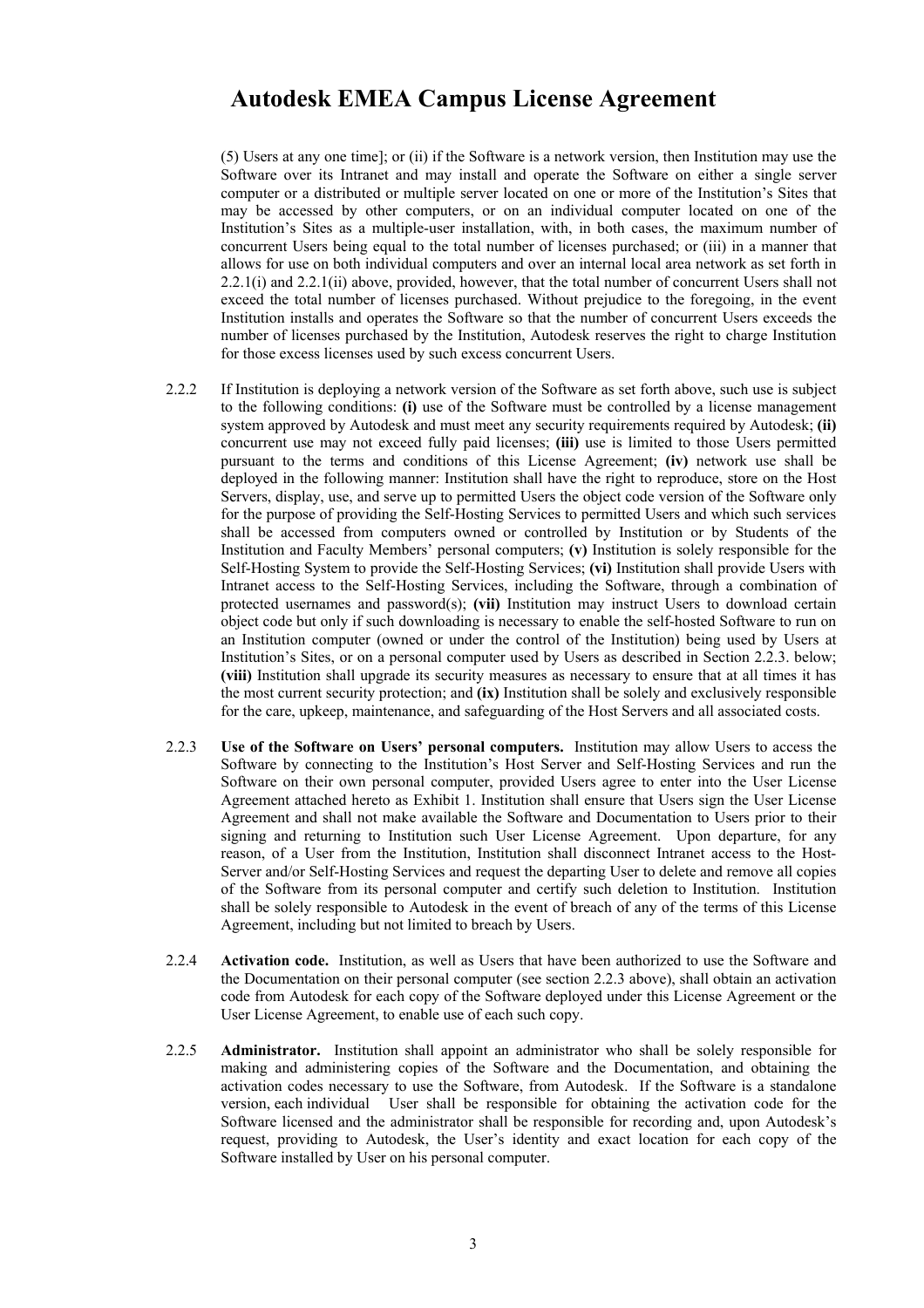- 2.2.6 **Back-up copy.** Institution may make and retain one (1) archival copy of the Software for the sole purpose of replacing the original copy provided by Autodesk in the event of damage to or destruction of the said original.
- 2.2.7 **Audit.** Autodesk reserves the right to audit Institution (including but not limited to Institution's Sites, Institution's computers, Host Servers and/or Self-hosting Systems, User License Agreements) during normal business hours, upon twenty-four (24) hours notice, to determine whether Institution and Users are in compliance with all terms and sections of this License Agreement or the User License Agreement, if applicable. This section shall survive termination or expiration of this License Agreement.

### **3. SUBSCRIPTION.**

- 3.1 Autodesk grants Subscription for each of the Software licensed to Institution.
- 3.2 Institution's use of Extensions and/or Releases shall be governed by the terms of the Autodesk Subscription Terms and Conditions (in particular its clause on Use of Previous Versions) as well as by the terms of this License Agreement. Notwithstanding the foregoing, Institution will not be entitled to web support generally made available under the Autodesk Subscription Terms and Conditions but will be entitled to e-learning. In the event of a conflict between Autodesk Subscription Terms and Conditions and those contained herein, the terms and conditions of this License Agreement shall apply. Institution may not distribute, rent, loan, sell, sublicense or otherwise transfer or market any Extension or Release provided by Autodesk pursuant to this License Agreement to any other person without the prior written consent of Autodesk.
- 3.3 AUTODESK DOES NOT GUARANTEE THAT IT WILL MAKE AVAILABLE, AND INSTITUTION ACKNOWLEDGES THAT IT MAY NOT RECEIVE, ANY EXTENSIONS OR RELEASES DURING THE TERM OF THIS LICENSE AGREEMENT*.*
- 3.4 Extensions and/or Releases shall be shipped CPT (Carriage paid to) to Institution's Main Site solely from Autodesk's fulfillment facility. Autodesk will notify Institution by email of the availability of an Extension and/or Release. Autodesk will make commercially reasonable efforts to deliver Extensions and/or Releases to Institution's Main Site within thirty (30) days of its notice, but shall not be liable for any losses or expenses incurred by Institution as a result of late delivery.

### **4. TERM AND TERMINATION.**

4.1 Term.

Institution's license to use the Software and related Documentation shall terminate when this License Agreement terminates. Provided it is signed by Institution, this License Agreement shall be in effect from the date confirmation of the Institution's purchase is received by Autodesk from Autodesk Authorized Student and Educational Product Distributor ("Effective Date") and shall be valid as long as the Software is covered by Subscription, unless earlier terminated pursuant to Section 4.2.1 below.

- 4.2 Termination.
	- 4.2.1 Autodesk may terminate this License Agreement **(i)** if Institution breaches any of its obligations under this License Agreement (except section 5) and failure to remedy the breach within thirty (30) days following written notice from Autodesk sent by registered letter with acknowldegment of receipt; or **(ii)** immediately, upon written notice to Institution sent by registered letter with acknowldegment of receipt in the event Institution breaches section 5 of this License Agreement, or **(iii)** upon ninety (90) days written notice sent by registered letter with acknowldegment of receipt prior to the anniversary date of the Effective Date, in the event that Autodesk decides to discontinue the ACL program. In the event that Autodesk replaces the ACL program with a similar program, Autodesk shall offer to make such program available to the Institution.
	- 4.2.2 **Effect of Termination**. Upon termination of this License Agreement for any reason, all rights of Institution under this License Agreement shall terminate, including, without limitation,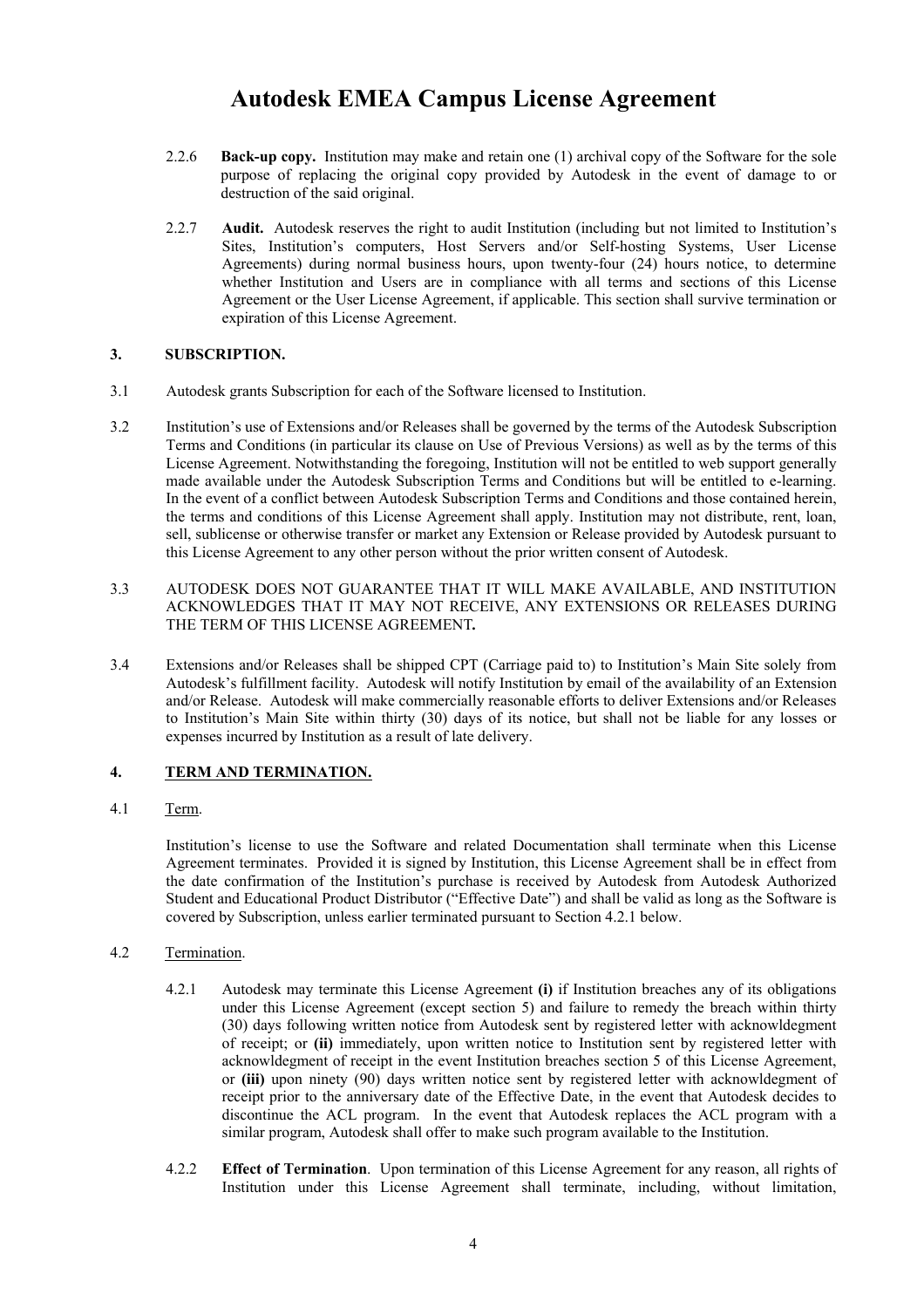Institution's right to reproduce and use the Software and Documentation. Institution shall immediately **(i)** delete all copies of the Software and the Documentation, including but not limited to, from its computers, Host Servers and/or Self-hosting Systems, **(ii)** disconnect access to the Host Server and/or Self-Hosting Services that Users may have accessed pursuant to this License Agreement and/or the User License Agreement, **(iii)** notify Users who are using the Software on their personal computer that they must cease using and remove all copies of the Software from their personal computer and certify such deletion to Institution, and **(iv)** destroy all media containing copies of the Software and all Documentation in Institution's possession, and **(v)** certify on their behalf and on the Users' behalf such deletion, disconnection or destruction, as applicable, to Autodesk..

4.2.3 **Modifications to the ACL program.** Autodesk reserves the right to change the ACL program at any time on thirty (30) days written notice to Institution.

### **5. RESTRICTIONS.**

Institution and User may neither do, nor permit another party to do any of the following:

- (a) copy the Software or Documentation except as permitted by this License Agreement;
- (b) reverse engineer, decompile or disassemble the Software except to the extent permitted by law where this is indispensable to obtain the information necessary to achieve interoperability of an independently created program with the Software or with another program and such information is not readily available from Autodesk or elsewhere. Institution may not decompile the Software if such information is available by licensing any Autodesk Software Developer's Kit through an authorized Autodesk partner or representative or through any Autodesk office;
- (c) distribute, rent, loan, lease, sell, sublicense or otherwise transfer all or part of the Software, Documentation or any rights granted hereunder to any other person without the prior written consent of Autodesk or unless otherwise provided herein;
- (d) remove, alter or obscure any proprietary notices, labels or marks from the Software or Documentation;
- (e) modify, translate, adapt, arrange or create derivative works based on the Software or Documentation for any purpose;
- (f) utilize any equipment, device, software or other means designed to circumvent or remove any form of copy protection used by Autodesk in connection with the Software, or use the Software together with any hardware lock, authorization code, serial number, or other copy protection device not supplied by Autodesk directly or through an authorized Autodesk representative or partner, unless authorized by Autodesk;
- (g) use the Software or Documentation on computers which are not owned or controlled by the Institution or which are not personal computers of the Users;
- (h) export the Software or Documentation in violation of U.S. or other applicable export control laws;
- (i) provide access to the Software or Documentation to any person or entity other than Users expressly authorized by Institution.

#### **6. COPYRIGHT.**

Title and copyrights to the Software, Documentation and accompanying materials and any copies made by Institution remain with Autodesk. Unauthorized copying of the Software or Documentation, or failure to comply with the above restrictions, will result in automatic termination of this License Agreement without notice to the Institution.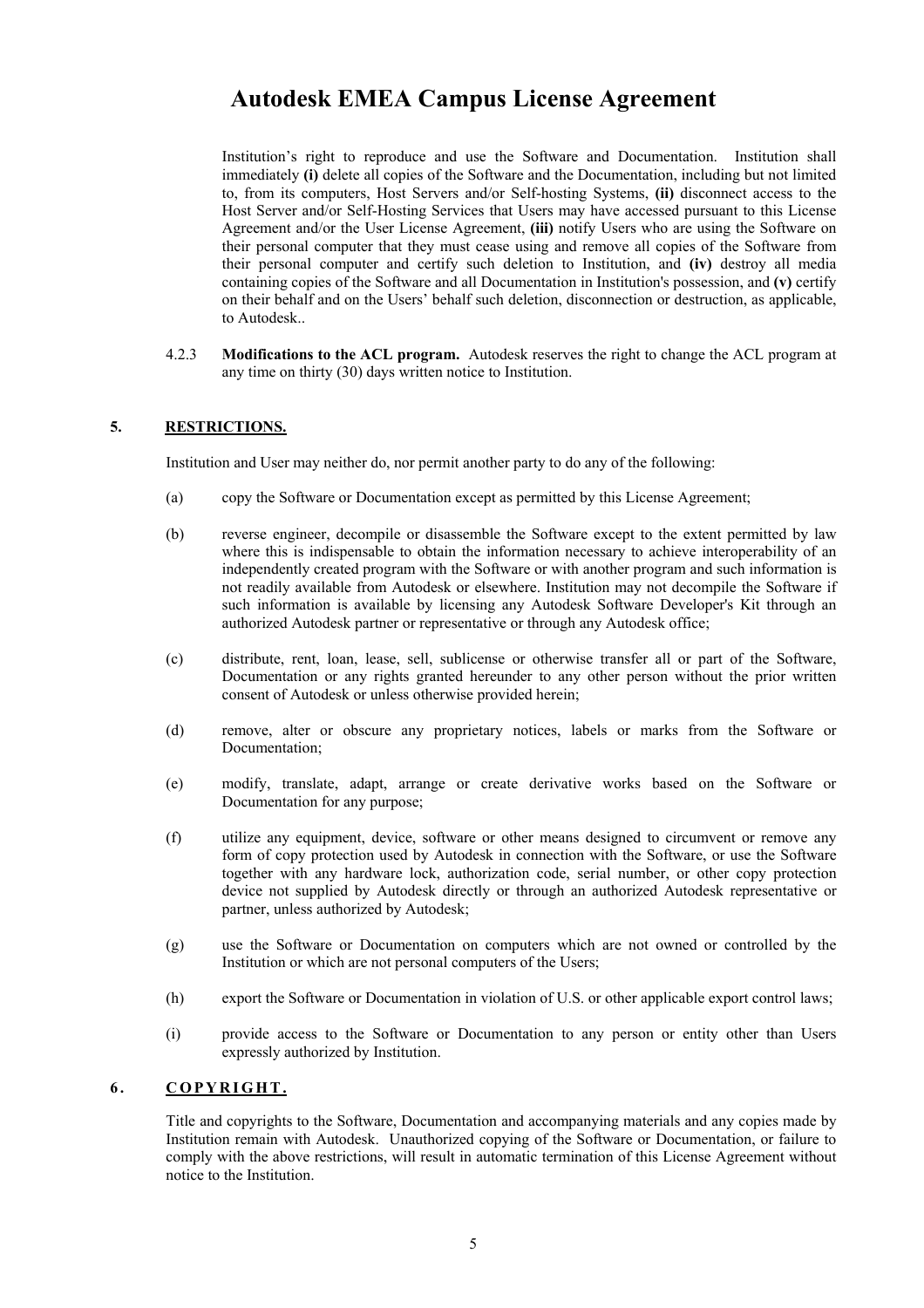Institution shall notify Autodesk promptly if it is aware of or suspects the unauthorized use of the Software or other violations of Autodesk's or Autodesk Inc.'s proprietary rights in the Software, and will provide all reasonable assistance to Autodesk in the investigation and prosecution of any such unauthorized use or violation of Autodesk's or Autodesk Inc.'s proprietary rights.

### **7. LIMITED WARRANTIES**

Autodesk warrants that for a 90 day period beginning on the date of delivery of the Software to Institution as evidenced by Institution's receipt, the Software will provide the facilities and functions generally described in the Documentation (or in Documentation usually provided by Autodesk with equivalent versions of the Software) and that the media on which the Software is furnished, the Documentation accompanying the Software, and any hardware lock or other copy protection device accompanying the Software will be free from defects in materials and workmanship under normal use.

EXCEPT FOR THE ABOVE EXPRESS LIMITED WARRANTIES, AUTODESK MAKES AND INSTITUTION RECEIVES NO WARRANTIES OR CONDITIONS, EXPRESS, IMPLIED, STATUTORY OR IN ANY COMMUNICATION WITH INSTITUTION, AND AUTODESK SPECIFICALLY DISCLAIMS ANY OTHER WARRANTY OR CONDITION INCLUDING THE IMPLIED WARRANTY OR CONDITION OF MERCHANTABILITY OR FITNESS FOR A PARTICULAR PURPOSE. AUTODESK DOES NOT WARRANT THAT THE OPERATION OF THE SOFTWARE WILL BE UNINTERRUPTED OR ERROR FREE. The above exclusions may not apply to Institution as some jurisdictions do not allow the exclusion of implied warranties. In addition to the above warranty rights, Institution may also have other rights, which vary from jurisdiction to jurisdiction.

Autodesk's entire liability and Institution's exclusive remedy under the warranties made in this License Agreement will be, at Autodesk's option, to attempt to correct or work around errors, to replace the defective media, Documentation, or copy protection device, or to refund the subscription fee and terminate this license agreement. This remedy is subject to the return of the defective media, Documentation, or copy protection device with a copy of Institution's receipt to Institution's local Autodesk office within ninety (90) days from the date of its delivery to Institution. Following expiration of this ninety (90)-day period, Autodesk will replace any defective or damaged copy protection device in return for payment of an amount which covers the cost of a replacement device plus a fee for handling and shipment.

**Institution Warranty.** Institution represents and warrants to Autodesk that: (i) it has all necessary rights in and to all copyrights, patents and other proprietary rights associated with the Self-hosting System and its exploitation to offer the Self-hosting Services as contemplated by this License Agreement; and (ii) the Selfhosting System do not violate any third party rights, including but not limited to intellectual property rights, and their use as described in this License Agreement will not violate any third party rights.

### **8. DISCLAIMER.**

**Functionality limitations**. COMPUTER-AIDED DESIGN SOFTWARE AND OTHER TECHNICAL SOFTWARE ARE TOOLS INTENDED TO BE USED BY TRAINED PROFESSIONALS ONLY. THEY ARE NOT SUBSTITUTES FOR PROFESSIONAL JUDGMENT. COMPUTER-AIDED DESIGN SOFTWARE AND OTHER TECHNICAL SOFTWARE ARE INTENDED TO ASSIST WITH PRODUCT DESIGN AND ARE NOT SUBSTITUTES FOR INDEPENDENT TESTING OF PRODUCT STRESS, SAFETY AND UTILITY. DUE TO THE LARGE VARIETY OF POTENTIAL APPLICATIONS FOR THE SOFTWARE, THE SOFTWARE HAS NOT BEEN TESTED IN ALL SITUATIONS UNDER WHICH IT MAY BE USED. AUTODESK SHALL NOT BE LIABLE IN ANY MANNER WHATSOEVER FOR THE RESULTS OBTAINED THROUGH THE USE OF THE SOFTWARE. PERSONS USING THE SOFTWARE ARE RESPONSIBLE FOR THE SUPERVISION, MANAGEMENT AND CONTROL OF THE SOFTWARE. THIS RESPONSIBILITY INCLUDES, BUT IS NOT LIMITED TO, THE DETERMINATION OF APPROPRIATE USES FOR THE SOFTWARE AND THE SELECTION OF THE SOFTWARE AND OTHER PROGRAMS TO ACHIEVE INTENDED RESULTS. PERSONS USING THE SOFTWARE ARE ALSO RESPONSIBLE FOR ESTABLISHING THE ADEQUACY OF INDEPENDENT PROCEDURES FOR TESTING THE RELIABILITY AND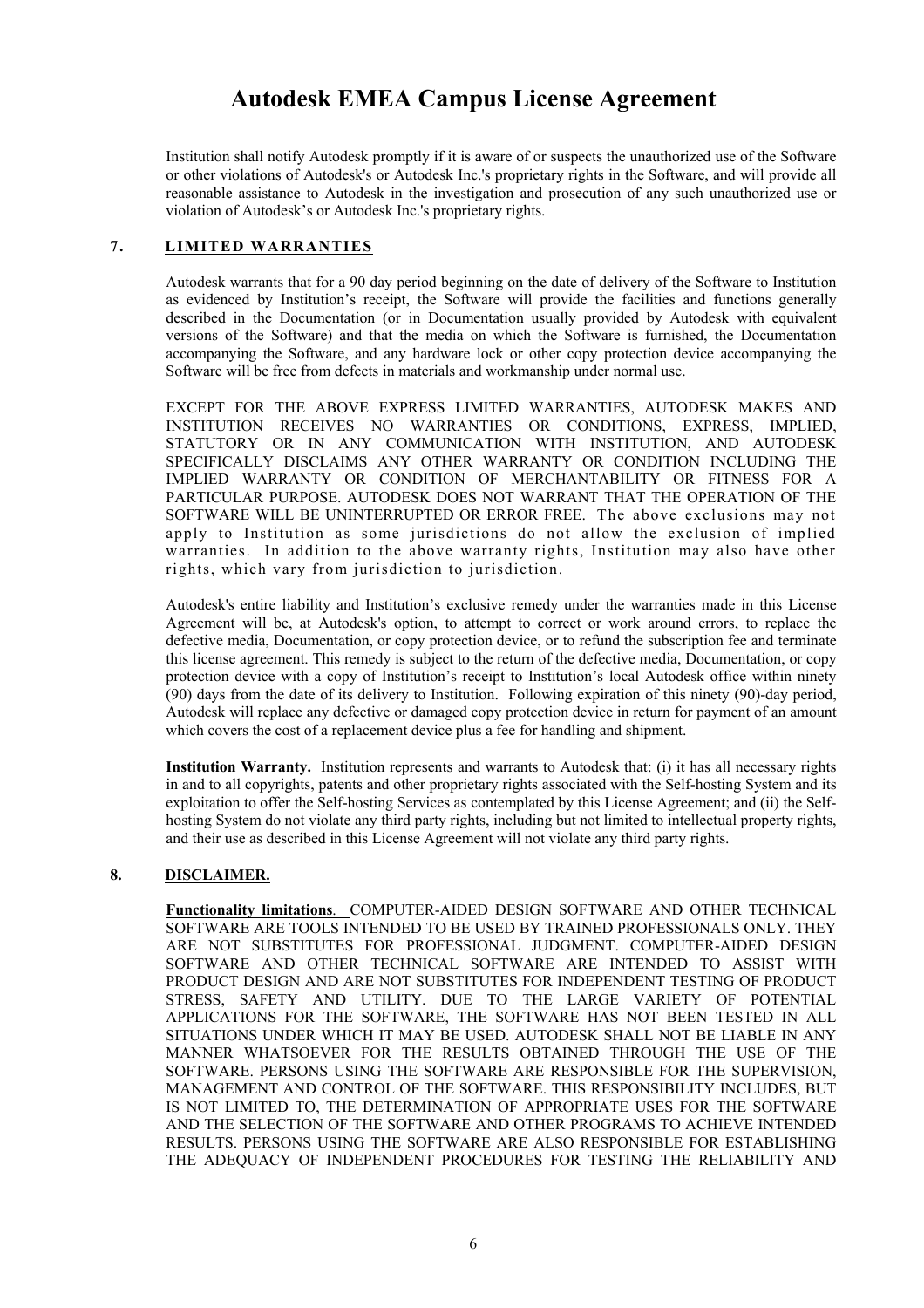ACCURACY OF ANY PROGRAM OUTPUT, INCLUDING ALL ITEMS DESIGNED BY USING THE SOFTWARE.

**Educational Versions**. WORK PRODUCT AND OTHER DATA CREATED WITH EDUCATIONAL PRODUCTS CONTAINS CERTAIN NOTICES AND LIMITATIONS THAT MAKE THE DATA UNUSABLE OUTSIDE THE EDUCATIONAL USE AREA. IF YOU COMBINE OR LINK DATA CREATED WITH THE SOFTWARE WITH DATA OTHERWISE CREATED, THEN SUCH OTHER DATA MAY ALSO BE AFFECTED BY THESE LIMITATIONS.

### **9. LIMITATION OF LIABILITY.**

IN NO EVENT WILL AUTODESK BE LIABLE FOR ANY LOSS OR DAMAGES OF ANY KIND, INCLUDING LOSS OF DATA, LOST PROFITS, COST OF COVER OR OTHER SPECIAL, INCIDENTAL, CONSEQUENTIAL OR INDIRECT DAMAGES ARISING OUT OF THE USE OR INABILITY TO USE THE SOFTWARE OR DOCUMENTATION, HOWEVER CAUSED AND ON ANY THEORY OF LIABILITY. THIS LIMITATION WILL APPLY EVEN IF AUTODESK OR ANY AUTODESK RESELLER HAS BEEN ADVISED OF THE POSSIBILITY OF SUCH LOSS OR DAMAGE. INSTITUTION ACKNOWLEDGES THAT THE SUBSCRIPTION FEES REFLECT THIS ALLOCATION OF RISK. IN NO EVENT SHALL AUTODESK'S AGGREGATE LIABILITY UNDER THIS AGREEMENT EXCEED THE AGGREGATE AMOUNT OF THE SUBSCRIPTION FEES PAID TO AUTODESK UNDER THIS AGREEMENT.

AUTODESK SHALL HAVE NO RESPONSIBILITY OR LIABILITY WHATSOEVER ARISING FROM LOSS OR THEFT OF THE SOFTWARE OR OF ANY COPY PROTECTION DEVICE WITH WHICH THE SOFTWARE IS SUPPLIED. SPECIFICALLY, AUTODESK SHALL NOT BE OBLIGATED TO REPLACE ANY LOST OR STOLEN SOFTWARE OR COPY PROTECTION DEVICE. YOU ARE SOLELY RESPONSIBLE FOR SAFEGUARDING THE SOFTWARE AND ANY COPY PROTECTION DEVICE FROM LOSS OR THEFT AND PROTECTING INSTITUTION'S INVESTMENT THROUGH INSURANCE OR OTHERWISE. The above limitation may not apply to Institution because some jurisdictions do not allow the limitation or exclusion of liability for incidental or consequential damages.

#### **10. GENERAL.**

- 10.1 **Governing Law and forum**. This License Agreement shall be governed by and interpreted under the laws of the Canton of Neuchatel. All disputes arising hereunder which cannot be settled amicably by the parties shall be submitted to the courts of Neuchatel.
- 10.2 **Force Majeure**. Autodesk shall not be liable for any loss, damage or penalty resulting from delays or failures in performance resulting from acts of God, supplier delay or other causes beyond Autodesk's reasonable control.
- 10.3 **Assignment**. Institution shall not assign or sublicense this License Agreement or any right or license hereunder without the prior written consent of Autodesk.
- 10.4 **Waiver.** No modification to this License Agreement, or any waiver of any rights, shall be effective unless agreed to in writing by both parties. The failure to require performance of any provision or the waiver of any breach or default shall not constitute a waiver of any other right hereunder or of the right to subsequently require full and proper performance of that provision or any subsequent breach or default.
- 10.5 **Notices.** All notices shall be in writing and mailed to the address set forth in the signature block below. Any notice is effective when delivered, and if delivery cannot be accomplished through no fault of addressor, when mailed.
- 10.6 **Severability**. If any provision of this License Agreement is found to be invalid or otherwise unenforceable, the further conditions of this License Agreement will remain fully effective and the parties will be bound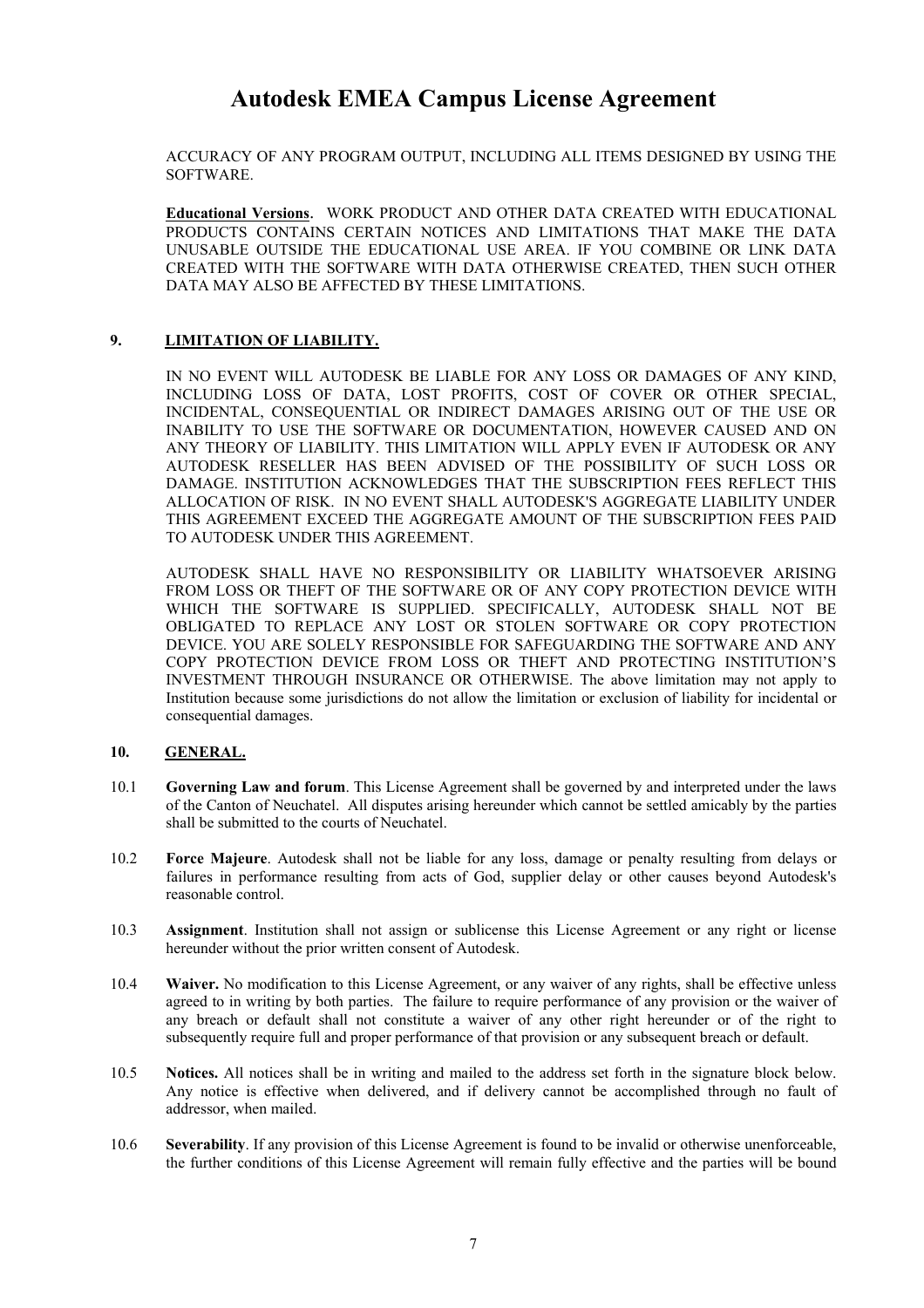by obligations which approximate, as closely as possible, the effect of the provision found invalid or unenforceable, without being themselves invalid or unenforceable.

- 10.7 **Entire Agreement**. This License Agreement and the Autodesk Subscription Terms and Conditions referred to herein constitute the entire and exclusive License Agreement between the parties hereto with respect to the subject matter hereof and supersedes any other communications or advertising with respect to the Software or Documentation or terms governing the use of the Software, including the license agreement contained in the Software.
- 10.8 **Insolvency.** This License Agreement and the license granted hereby shall terminate without further notice or action by Autodesk if you, the Institution, become bankrupt, make an arrangement with its creditors or go into liquidation.

IN WITNESS WHEREOF, this Agreement has been executed in two copies and signed by the Institution on the date set forth below. Please send one copy to the reseller from which you purchased the Software for provision to Autodesk Authorized Student and Educational Product Distributor.

#### **Institution's name:**

**Institution's address** (including Street address, Post Code, Town and Country)

**Institution's stamp** 

Institution's legal representative signature shall be preceded by the following handwritten words: "*I hereby represent and warrant that I have carefully read this Autodesk EMEA Campus License Agreement and that I understand, agree and accept all terms hereof on behalf of the Institution*"

{Signature of the Institution's legal representative}

**\_\_\_\_\_\_\_\_\_\_\_\_\_\_\_\_\_\_\_\_\_\_\_\_\_\_\_\_\_\_\_\_\_\_\_\_\_\_\_\_** 

**\_\_\_\_\_\_\_\_\_\_\_\_\_\_\_\_\_\_\_\_\_\_\_\_\_\_\_\_\_\_\_\_\_\_\_\_\_\_\_\_** 

 $\mathcal{L} = \{ \mathcal{L} \}$ {Printed Name}

{Title}

{Date}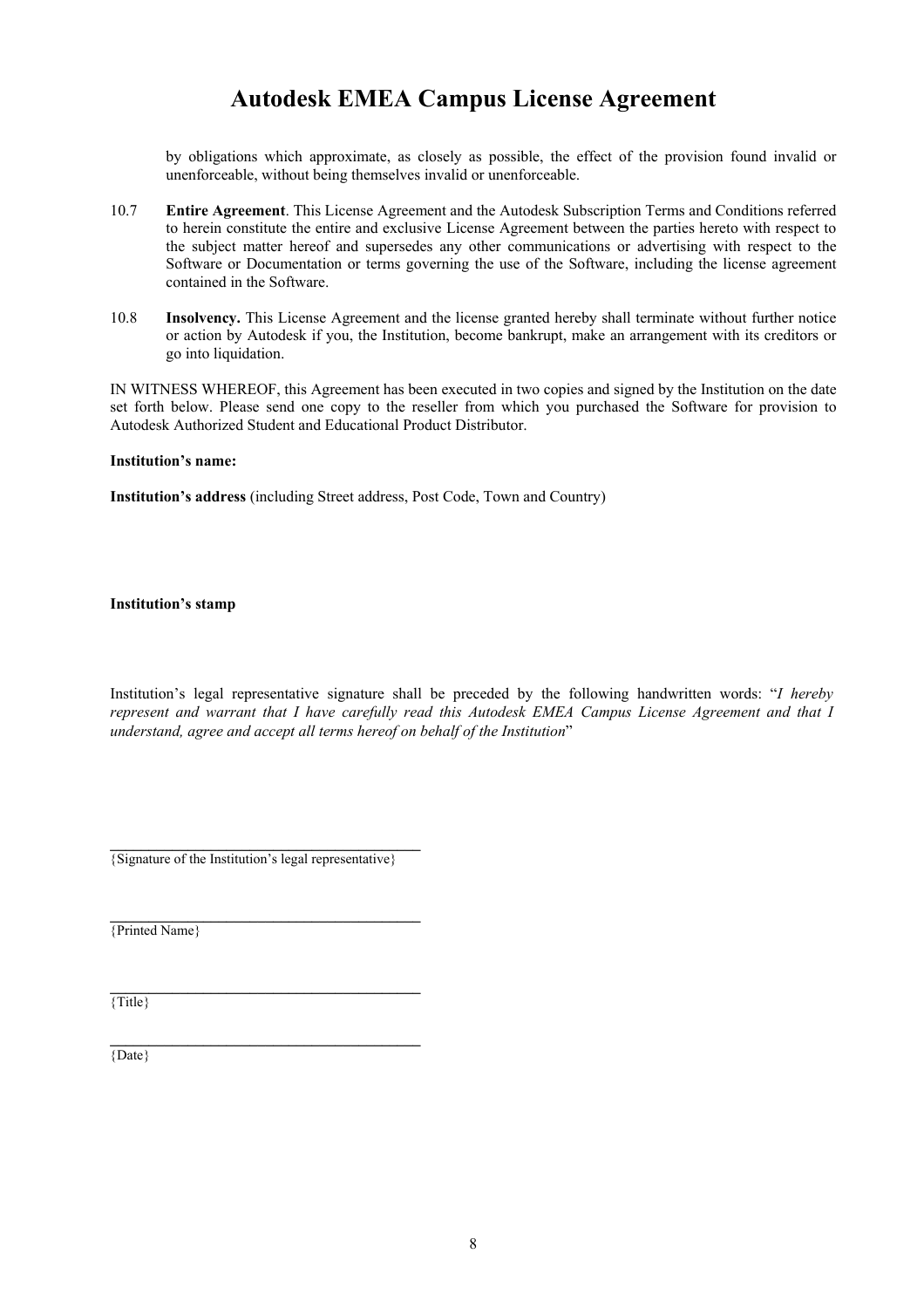### **EXHIBIT 1**

### **USER LICENSE AGREEMENT**

User Name: User Address (Street Address, Post Code, Town and Country)

User email Address: Identification Number (for students of the educational institution only):

#### **Autodesk EMEA Campus License Agreement User License Agreement**

- **1. License grant**. Autodesk grants you the non-exclusive, non-transferable license to run a single copy of the Autodesk software product made available to you by your educational institution ("Software") on your personal computer ("PC") solely for educational and instruction or personal learning purposes, as applicable, and in accordance with the provisions of this User License Agreement ("Agreement") and the user documentation that accompanies the Software ("Documentation"). This right is granted to you pursuant to the EMEA Campus License Agreement entered into by Autodesk with your educational institution.
- **2. Terms of use**. Your use of the Software shall, at all times, be strictly in accordance with the terms of this Agreement. Your educational institution will make the Software available to you by providing you with Intranet access to the Software through a combination of protected usernames and password(s),. You may install and run on your PC only copy of the Software. Prior to use the Software, you shall be responsible for obtaining an activation code. You may not install and access a second copy of the Software on the hard disk of a second PC owned by you or under your control.
- **3. Restrictions.** You may neither do nor permit another party to do any of the following:
	- reverse engineer, decompile, or disassemble the Software, except and only to the extent permitted by applicable law;
	- distribute, rent, loan, lease, sell, sublicense, or otherwise transfer all or any portion of the Software or Documentation, or any rights granted in this Agreement, to any other person;
	- install or access, or allow the installation or access of, the Software over the Internet, or make the Software available to third parties via the Internet,
	- remove, alter, or obscure any proprietary notices, labels, or marks from the Software or Documentation;
	- modify, translate, adapt, arrange, or create derivative works based on the Software or Documentation for any purpose;
	- circumvent or remove any form of copy protection used by Autodesk in connection with the Software;
	- export the Software or Documentation in violation of this Agreement, U.S. or other applicable export control laws;
	- use or export the Software and Documentation outside of the country in which your educational institution is established.
- **4. Limited Warranty.** As this license is granted to you pursuant to the EMEA Campus License Agreement entered into by your educational institution, this license is granted to you without any warranty. The only warranty Autodesk grants you with respect to this Software is the warranty given to your educational institution under the EMEA Campus License Agreement. If you are dissatisfied with the Software, please revert to your educational institution. Except for this express limited warranty, Autodesk excludes all other warranties, terms and other conditions, including, without limitation, the implied warranty of merchantability, fitness for a particular purpose and non-infringement. Autodesk does not warrant that the use of the Software will be uninterrupted or error free.
- **5. Disclaimer of Liability.** In no event shall Autodesk be liable to you for any direct, indirect, incidental, special or consequential damages, loss (including but not limited to profits, revenue, data), or cost of cover, arising out of the use, inability to use or performance of the Software or in connection with this Agreement, even if Autodesk has been advised of the possibility of such damages or loss. Autodesk liability with respect to the Software or this Agreement shall be only to your educational institution and not to you directly.